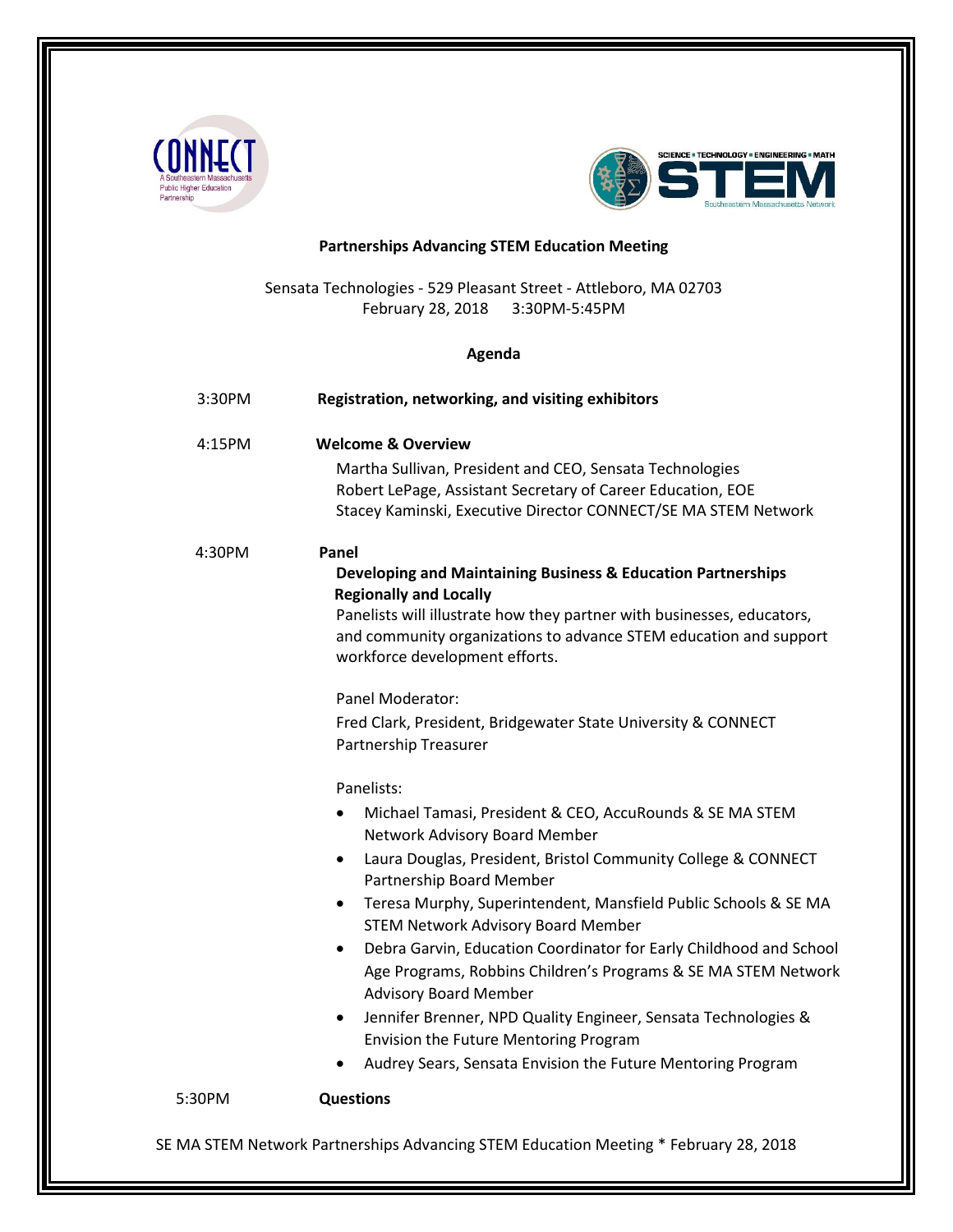# **EDUCATING FOR THE FUTURE 2020 & Beyond**

**Partnerships Advancing STEM Education Meeting**

**Exhibitors**

# **Business Partners**

- ❖ AccuRounds
- ❖ North Easton Machine
- Sensata Technologies, Inc.

# **Community & Educational Partners**

- Attleboro Public Library
- Attleboro Public Schools
- ❖ First Robotics
- Hockomock YMCA
- Mansfield Public Schools and Envision the Future Community Team
- ❖ Project Kangaroo
- ❖ Project Kaleidoscope
- ❖ Project Lead the Way
- Robbins Children's Programs
- ❖ Sensata Foundation
- South Coast Educational Collaborative

## **Government Partners**

- ◆ MA Department of Higher Education
- MA STEM Pipeline Fund
- SE MA STEM Network

## **Higher Education Partners**

- ❖ Bridgewater State University
- Bristol Community College Center for Workforce and Community Education
- Bristol Community College Academic Programs MA Transfer
- ❖ CONNECT Partnership
- ❖ Wheaton College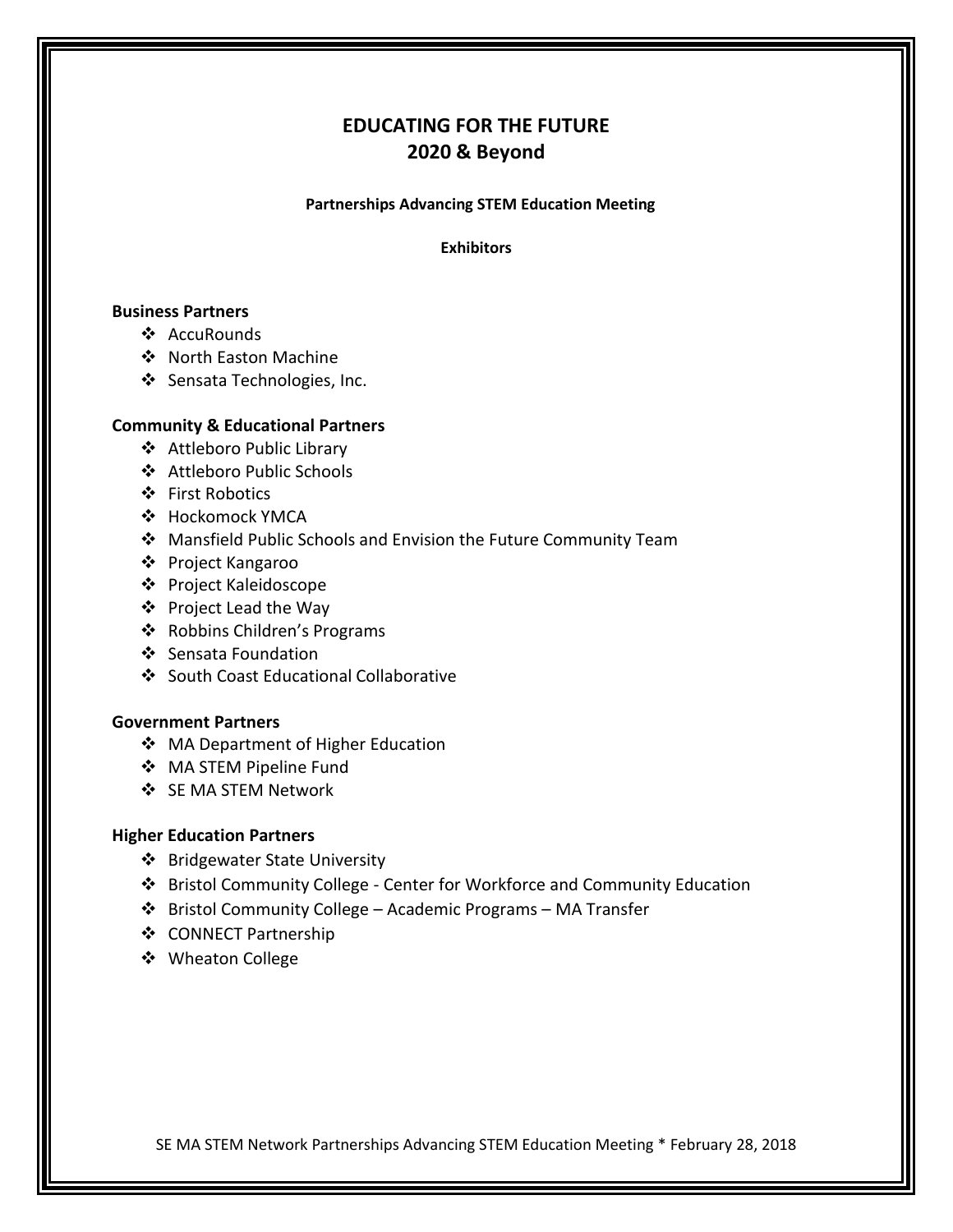#### **Panelist Biographies**

#### **Jennifer Brenner, Process Engineer and STEM Coordinator, Sensata Technologies Inc.**

Jennifer is a new product development process engineer at Sensata Technologies in Attleboro and has been passionate about STEM her entire life. She is a graduate of Cornell University and holds a Bachelor of Science degree in chemical and biomolecular engineering. Her STEM interest started with planning and assisting STEM activities through Girl Scouts while she was in elementary school, and she has continued her passion by working with Sensata to take a grass roots STEM focus to a more structured volunteer team.

Along with her engineering work at Sensata, she is involved in community efforts focused on advancing youth in the community and providing growth opportunities in the STEM and professional development areas. As a member of the Attleboro STEM Community Team, Jennifer has led activities at STEM Nights and STEM Saturdays. Working with colleagues at Sensata, she established the Sensata STEM Mentoring Initiative, which is a three year program that provides middle school girls the opportunity to work with mentors from Sensata to deepen their understanding of STEM concepts, explore career opportunities, and develop leadership skills.

#### **Fred Clark, President, Bridgewater State University**

On September 1, 2015, Fred Clark was inaugurated as the 12<sup>th</sup> president of Bridgewater State University. Becoming the president of Bridgewater State caps a long and distinguished association with the university. Fred is a 1983 graduate of Bridgewater, majoring in political science. After graduation, Fred went on to receive a law degree from Suffolk University and then worked for Congressman Joseph Moakley as his district director, legal counsel, and Washington liaison officer.

Fred was instrumental in working with Congressman Moakley in securing a \$10 million federal appropriation in 1991 to build what is now the Moakley Center for Technological Applications on campus. At the time, the appropriation was the largest ever given to a public college in the history of the United States. Continuing his service to Bridgewater State and to public higher education, Fred was the chair of the Massachusetts Board of Higher Education and later the executive officer of the Massachusetts State University System Council of Presidents.

During his tenure at the Massachusetts Council of Presidents, Fred was instrumental in securing the passage of legislation that led to six of the state colleges being named universities. In 2011, Fred returned to Bridgewater and was appointed as the executive vice-president and vice-president of external affairs responsible for a range of regional, state, national, and international programs and initiatives. In the area of regional engagement, Fred launched the Institute for Policy Analysis and Regional Engagement to enhance relationships with municipalities and non-profits.

Fred also helped to strengthen and expand ties to numerous businesses and business organizations in Southeastern Massachusetts. Since his inauguration, Fred has implemented a number of programs and initiatives designed to continue Bridgewater's growth and academic excellence. One of his key priorities was the development of a data driven decision making and strategic planning process that would lay the foundation for a comprehensive university-wide plan for the future of Bridgewater State beginning in 2017. Fred also established the Division of Student Success and Diversity, which will improve student retention, reduce achievement gaps, and assist students in the successful completion of their studies.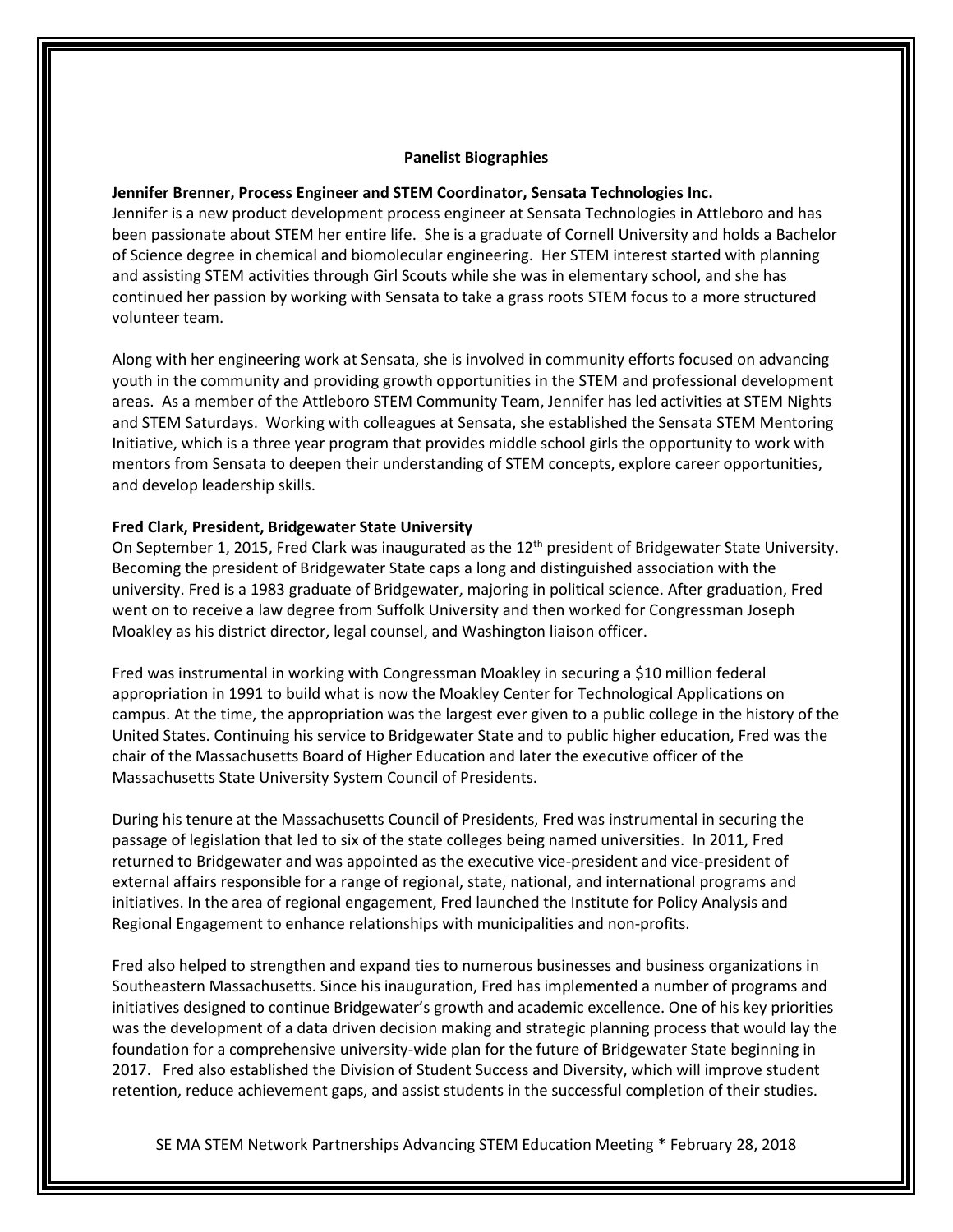Building on this commitment to student success, Fred intensified efforts to advance innovative programs in the areas of science and mathematics, undergraduate research, internships, adult learning, and support for faculty teaching and research.

### **Mike Tamasi, President and CEO, AccuRounds**

Mike is a second generation owner who has worked in the family business since 1985. He is responsible for overall strategy and organizational alignment guided by "The Path to Perfection" - providing opportunity for every member of the AccuRounds team. He is intensely focused on enterprise excellence driven by continuous improvement principles, initiating the focus on world class manufacturing in 1995.

Michael is very active in industry and educational organizations including government appointments to the Massachusetts Advanced Manufacturing Collaborative, currently serving as co-chair, and previously sitting on the MA STEM Advisory Council. Michael continues his STEM awareness contributions through the SE MA STEM Network. He is the chairman of Business Leaders United, a group led by the National Skills Coalition in Washington DC. In February of 2014, he was named to the New England Advisory Council for the Federal Reserve Bank of Boston. Michael is active in the NTMA (National Tooling and Machining Association) as audit team leader/member, and served on the Boston Chapter's board for fifteen years. He is also chairman of the board for GBMP, an NIMS audit team leader and an ambassador for MassEcon.

## **Laura Douglas, President, Bristol Community College**

President Laura L. Douglas, Ph.D., is an agent of positive growth and change dedicated to working with students, faculty, and staff to foster an inclusive environment with a rich diversity of beliefs, cultures, languages, abilities, and lifestyles. Taking the helm as Bristol Community College's fourth president on July 1, 2017, President Douglas aims to bolster the college-going culture within the community and help students reach their goals and be successful in their lives. BCC is a leading resource for education and workforce development with locations in Southeastern Massachusetts including Attleboro, Fall River, New Bedford, Taunton, and eLearning.

Having served from 2005 to 2017 as provost of Des Moines Area Community College's Urban Campus (DMACC), part of a large multi-campus community college system, she has a remarkable record of accomplishment working with underrepresented populations to enroll them in college and ensure that they graduate. During her career, she has served at community colleges in Japan, Michigan, North Carolina, and Iowa.

Her professional and scholarly interests include leadership, organizational behavior, diversity, and community college governance. President Douglas attended the University of Southern Maine and holds an undergraduate degree in social welfare. She holds a master's degree in international administration from the School for International Training in Vermont, and a master's and Ph.D. in education from the University of Michigan's Center for the Study of Higher and Postsecondary Education.

Born and raised in Massachusetts and Connecticut, President Douglas' family ties to Fall River go back generations. Her great-grandparents emigrated to Fall River from Ireland and her grandfather was born and raised in the city. President Douglas lived the first five years of her life in Amherst, Massachusetts,